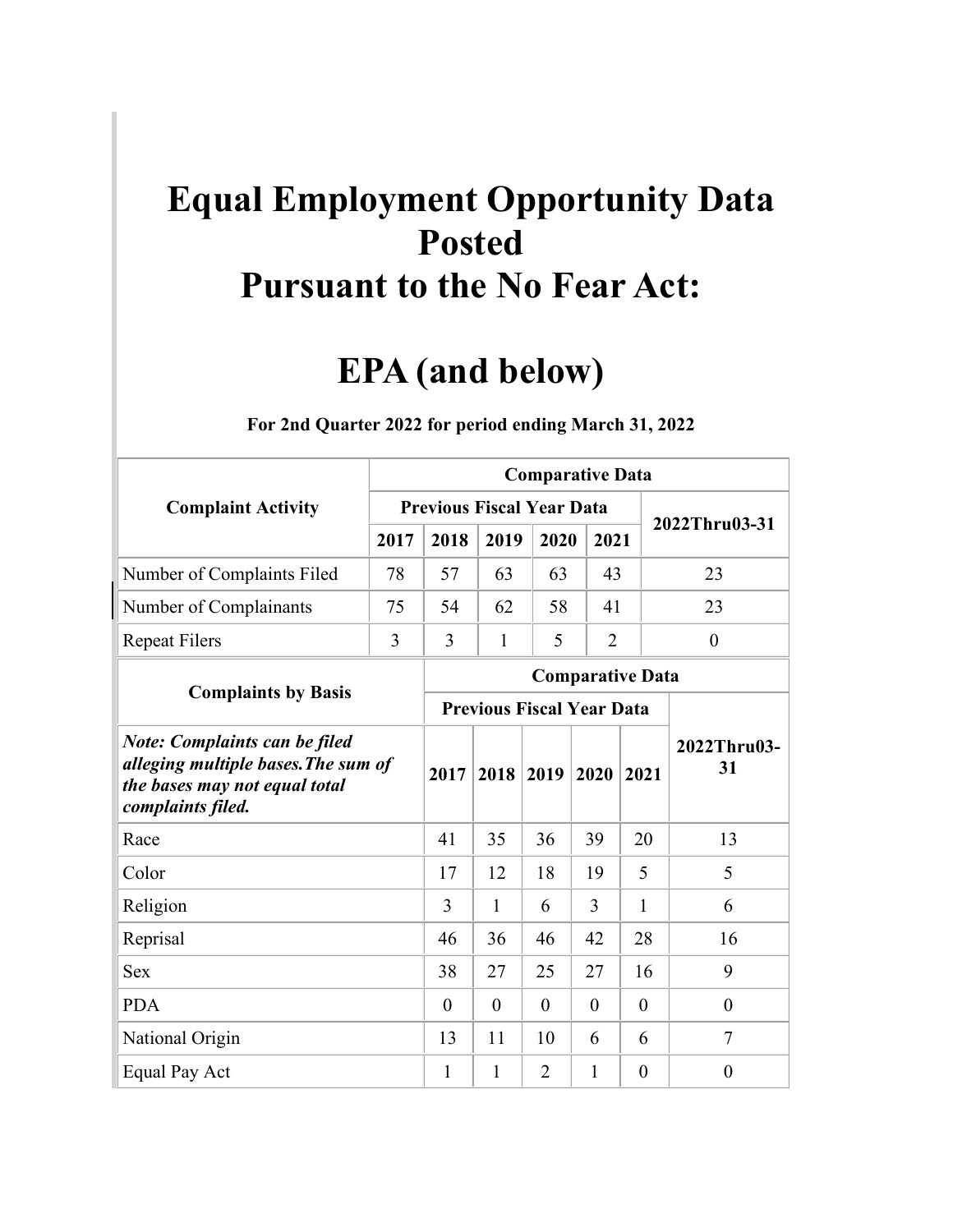| Age                                                                                                                               | 40               | 25                               | 19               | 27             | 11                      | 6                 |
|-----------------------------------------------------------------------------------------------------------------------------------|------------------|----------------------------------|------------------|----------------|-------------------------|-------------------|
| Disability                                                                                                                        | 31               | 17                               | 25               | 27             | 16                      | 3                 |
| Genetics                                                                                                                          | $\theta$         | $\theta$                         | $\theta$         | 1              | $\theta$                | $\overline{2}$    |
| Non-EEO                                                                                                                           | 5                | $\mathbf{1}$                     | 6                | 1              | $\overline{4}$          | 1                 |
|                                                                                                                                   |                  |                                  |                  |                | <b>Comparative Data</b> |                   |
| <b>Complaints by Issue</b>                                                                                                        |                  | <b>Previous Fiscal Year Data</b> |                  |                |                         |                   |
| <b>Note: Complaints can be filed</b><br>alleging multiple bases. The sum of<br>the bases may not equal total<br>complaints filed. | 2017             | 2018                             | 2019             | 2020           | 2021                    | 2022Thru03-<br>31 |
| Appointment/Hire                                                                                                                  | $\overline{4}$   | 2                                | $\overline{4}$   | $\mathbf{1}$   | $\overline{4}$          | 3                 |
| <b>Assignment of Duties</b>                                                                                                       | 11               | 18                               | 18               | 10             | $\tau$                  | 3                 |
| Awards                                                                                                                            | $\overline{4}$   | 5                                | $\overline{2}$   | $\mathbf{1}$   | $\theta$                | $\mathbf{1}$      |
| <b>Conversion to Full Time/Perm Status</b>                                                                                        | $\theta$         | $\theta$                         | $\theta$         | $\overline{0}$ | $\overline{0}$          | $\boldsymbol{0}$  |
| <b>Disciplinary Action</b>                                                                                                        |                  |                                  |                  |                |                         |                   |
| Demotion                                                                                                                          | $\mathbf{1}$     | $\mathbf{0}$                     | $\theta$         | $\mathbf{1}$   | $\mathbf{0}$            | $\mathbf{1}$      |
| Reprimand                                                                                                                         | $\overline{3}$   | $\overline{2}$                   | 8                | 6              | 3                       | $\boldsymbol{0}$  |
| Suspension                                                                                                                        | $\overline{4}$   | 1                                | $\overline{4}$   | 7              | 1                       | 1                 |
| Removal                                                                                                                           | $\overline{4}$   | $\mathbf{1}$                     | $\mathbf{1}$     | $\mathbf{1}$   | $\overline{0}$          | $\boldsymbol{0}$  |
| Letter of Warning                                                                                                                 | 3                | $\mathbf{1}$                     | 3                | 3              | $\mathbf{1}$            | $\boldsymbol{0}$  |
| Duty Hours                                                                                                                        | 3                | 1                                | $\boldsymbol{0}$ | $\overline{2}$ | $\overline{0}$          | $\mathbf{1}$      |
| Perf. Eval./ Appraisal                                                                                                            | 7                | 15                               | 17               | 9              | 5                       | 3                 |
| Examination/Test                                                                                                                  | $\boldsymbol{0}$ | $\boldsymbol{0}$                 | $\overline{0}$   | $\theta$       | $\theta$                | $\boldsymbol{0}$  |
| <b>Harassment</b>                                                                                                                 |                  |                                  |                  |                |                         |                   |
| Non-Sexual                                                                                                                        | 46               | 37                               | 35               | 36             | 10                      | $\overline{7}$    |
| Sexual                                                                                                                            | 5                | 6                                | $\mathbf{1}$     | $\overline{4}$ | $\overline{2}$          | $\boldsymbol{0}$  |
| <b>Medical Examination</b>                                                                                                        | $\overline{0}$   | $\overline{0}$                   | $\theta$         | $\theta$       | $\theta$                | $\boldsymbol{0}$  |
| Pay including overtime                                                                                                            | $\overline{4}$   | $\overline{4}$                   | $\overline{2}$   | $\overline{2}$ | 2                       | $\boldsymbol{0}$  |
| Promotion/Non-Selection                                                                                                           | 21               | 10                               | $\tau$           | 13             | $\tau$                  | $\overline{2}$    |
| Reassignment                                                                                                                      |                  |                                  |                  |                |                         |                   |
| Denied                                                                                                                            | $\overline{3}$   | $\overline{3}$                   | $\overline{2}$   | $\overline{2}$ | $\overline{2}$          | $\boldsymbol{0}$  |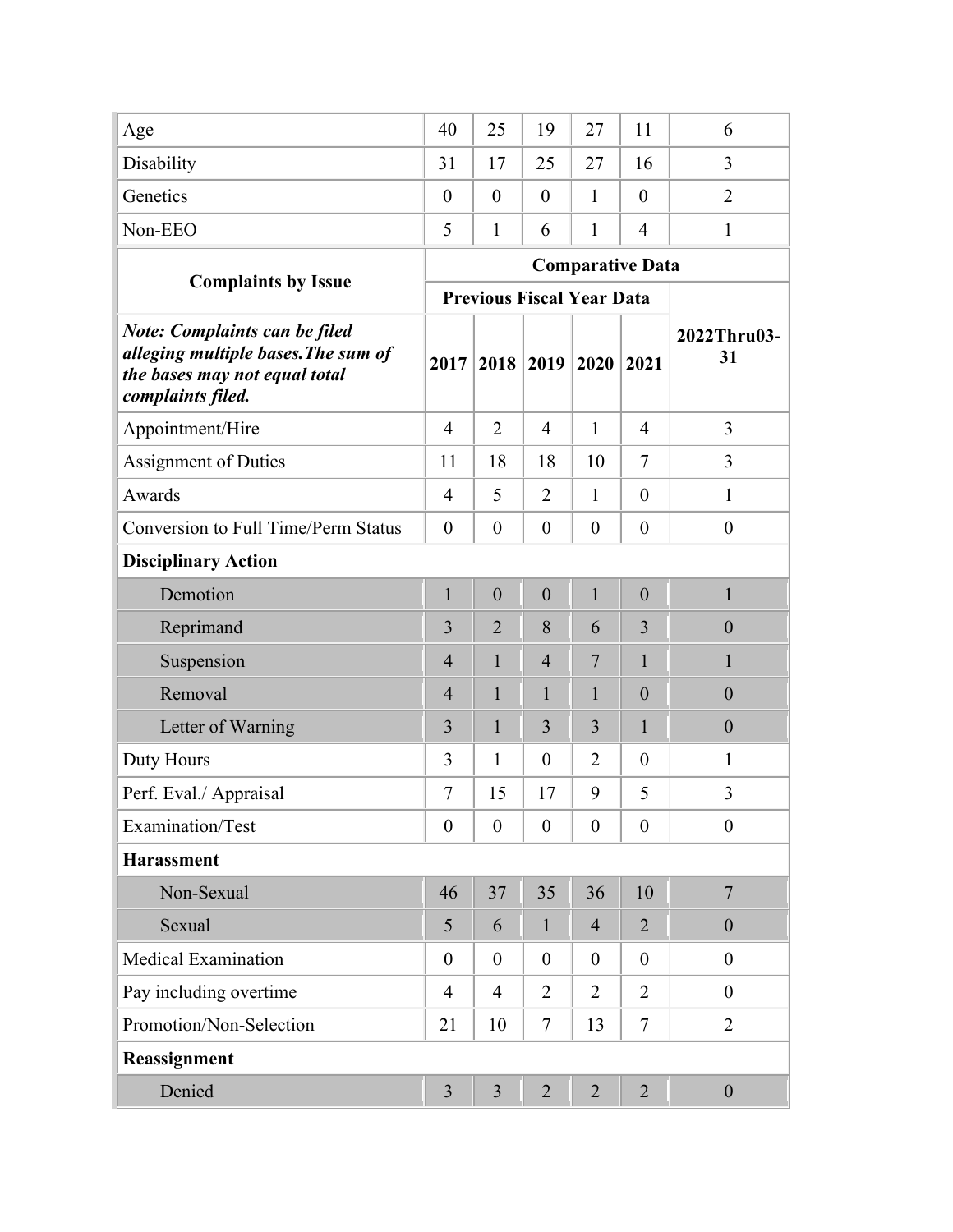| Directed                                                             |        | $\overline{2}$              | $\overline{2}$                                  | $\overline{4}$    | $\theta$         | $\overline{4}$ |                | $\mathbf{1}$     |        |        |  |  |
|----------------------------------------------------------------------|--------|-----------------------------|-------------------------------------------------|-------------------|------------------|----------------|----------------|------------------|--------|--------|--|--|
| Reasonable Accommodation Disability                                  |        | 12                          | 8                                               | 9                 | 10               |                | 6              | $\overline{0}$   |        |        |  |  |
| Reinstatement                                                        |        | $\theta$                    | $\theta$                                        | $\theta$          | $\theta$         |                | $\theta$       | $\theta$         |        |        |  |  |
| Religious Accommodation                                              |        | 1                           | $\theta$                                        | $\overline{0}$    | $\overline{0}$   |                | $\overline{0}$ | $\overline{3}$   |        |        |  |  |
| Retirement                                                           |        | 1                           | $\theta$                                        | $\theta$          | $\theta$         |                | $\overline{0}$ | $\boldsymbol{0}$ |        |        |  |  |
| Sex-Stereotyping                                                     |        | $\mathbf{1}$                | $\theta$                                        | $\theta$          | $\overline{0}$   |                | $\overline{0}$ | $\boldsymbol{0}$ |        |        |  |  |
| Telework                                                             |        | 5                           | $\overline{4}$                                  | 7<br>$\mathbf{1}$ |                  |                | $\theta$       | 1                |        |        |  |  |
| Termination                                                          |        | 4                           | $\theta$                                        | 8                 |                  |                | $\overline{2}$ | $\overline{2}$   |        |        |  |  |
| Terms/Conditions of Employment                                       |        | 18                          | 15                                              | 17                | 12               |                | 6              | $\overline{4}$   |        |        |  |  |
| Time and Attendance                                                  |        | 10                          | 10                                              | $\overline{4}$    | 6                |                | $\overline{2}$ | 1                |        |        |  |  |
| Training                                                             |        | $\tau$                      | 3                                               | $\overline{2}$    | 3                |                | $\overline{2}$ | $\mathbf{1}$     |        |        |  |  |
| Other                                                                |        |                             |                                                 |                   |                  |                |                |                  |        |        |  |  |
| User Defined - Other 1                                               |        | $\overline{0}$              | $\boldsymbol{0}$                                | $\overline{0}$    | $\boldsymbol{0}$ |                | $\overline{0}$ | $\overline{0}$   |        |        |  |  |
| Other                                                                |        | $\overline{2}$              | $\mathbf{1}$                                    | $\overline{4}$    | 7                |                | 11             | 1                |        |        |  |  |
| User Defined - Other 3                                               |        | $\boldsymbol{0}$            | $\boldsymbol{0}$                                | $\overline{0}$    | $\overline{0}$   |                | $\overline{0}$ | $\boldsymbol{0}$ |        |        |  |  |
| User Defined - Other 4                                               |        | $\theta$                    | $\overline{0}$                                  | $\overline{0}$    | $\theta$         |                | $\overline{0}$ | $\boldsymbol{0}$ |        |        |  |  |
|                                                                      |        |                             | <b>Comparative Data</b>                         |                   |                  |                |                |                  |        |        |  |  |
| <b>Processing Time</b>                                               |        |                             | <b>Previous Fiscal Year Data</b><br>2022Thru03- |                   |                  |                |                |                  |        |        |  |  |
|                                                                      | 2017   | 2018                        | 2019                                            |                   | 2020             |                | 2021           | 31               |        |        |  |  |
| Complaints pending during fiscal year                                |        |                             |                                                 |                   |                  |                |                |                  |        |        |  |  |
| Average number of days<br>in investigation                           |        | 250.39 212.73 231.00 217.41 |                                                 |                   |                  |                | 219.88         | 212.50           |        |        |  |  |
| Average number of days<br>in final action                            |        | 499.29 283.88               | 94.18                                           |                   | 71.73            |                | 109.35         | 21.43            |        |        |  |  |
| Complaint pending during fiscal year where hearing was requested     |        |                             |                                                 |                   |                  |                |                |                  |        |        |  |  |
| Average number of days<br>in investigation                           | 238.10 | 211.41                      | 245.19                                          |                   | 221.69           |                |                |                  | 215.47 | 230.14 |  |  |
| Average number of days<br>in final action                            | 443.17 | 56.00                       | 81.33                                           |                   | 39.89            |                | 35.25          | 21.43            |        |        |  |  |
| Complaint pending during fiscal year where hearing was not requested |        |                             |                                                 |                   |                  |                |                |                  |        |        |  |  |
| Average number of days<br>in investigation                           | 261.03 | 217.32                      | 218.16                                          | 200.70            |                  | 227.72         |                | 194.86           |        |        |  |  |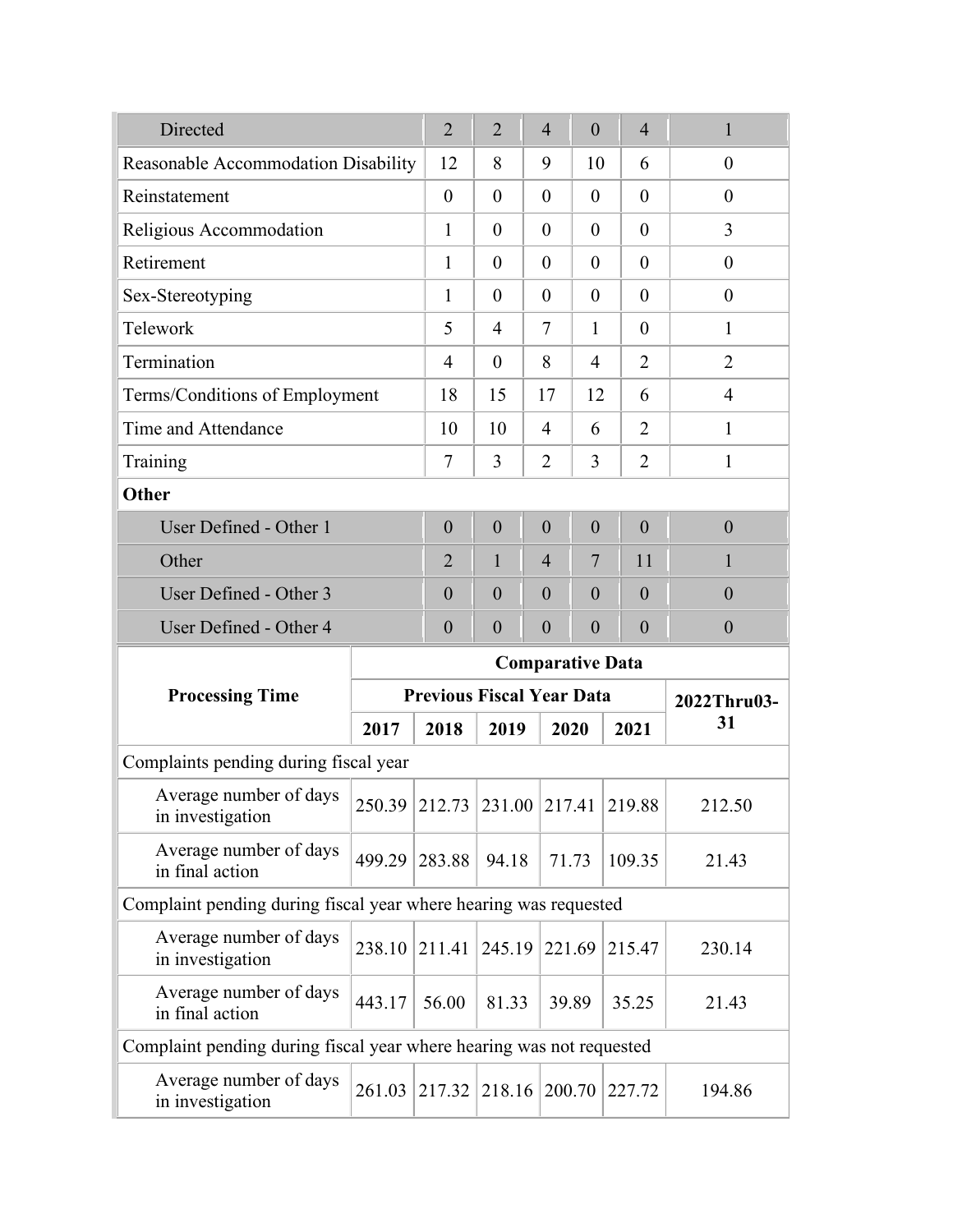| Average number of days<br>in final action                            | 488.68         |                | 285.98              |                  |                         | 118.62                           |                  |                  |                  | 204.00           |                  | 92.83            |                         |                  | $\theta$         |
|----------------------------------------------------------------------|----------------|----------------|---------------------|------------------|-------------------------|----------------------------------|------------------|------------------|------------------|------------------|------------------|------------------|-------------------------|------------------|------------------|
|                                                                      |                |                |                     |                  |                         |                                  |                  |                  |                  |                  |                  |                  | <b>Comparative Data</b> |                  |                  |
| <b>Complaints Dismissed by Agency</b>                                |                |                |                     |                  |                         | <b>Previous Fiscal Year Data</b> |                  |                  |                  |                  |                  |                  |                         |                  | 2022Thru03-      |
|                                                                      |                |                |                     | 2017             |                         | 2018                             |                  |                  | 2019             |                  | 2020             | 2021             |                         |                  | 31               |
| <b>Total Complaints Dismissed by</b><br>Agency                       |                |                |                     | 1<br>6           |                         | 4                                |                  | 6                |                  | 4                |                  | $\boldsymbol{0}$ |                         |                  |                  |
| Average days pending prior to<br>dismissal                           |                |                |                     | 132<br>63        |                         |                                  | 45               |                  |                  |                  | 266              |                  | 144                     |                  | $\boldsymbol{0}$ |
| <b>Complaints Withdrawn by Complainants</b>                          |                |                |                     |                  |                         |                                  |                  |                  |                  |                  |                  |                  |                         |                  |                  |
| Total Complaints Withdrawn by<br>Complainants                        |                |                | $\overline{4}$<br>6 |                  |                         |                                  |                  | 5                |                  |                  | 6                | 3                |                         |                  | $\mathbf{1}$     |
|                                                                      |                |                |                     |                  | <b>Comparative Data</b> |                                  |                  |                  |                  |                  |                  |                  |                         |                  |                  |
| <b>Total Final Agency Actions</b>                                    |                |                |                     |                  |                         | <b>Previous Fiscal Year Data</b> |                  |                  |                  |                  |                  |                  |                         |                  | 2022Thru03-      |
| <b>Finding Discrimination</b>                                        |                | 2017           |                     |                  | 2018                    |                                  |                  | 2019             |                  | 2020             |                  | 2021             |                         | 31               |                  |
|                                                                      |                | #              | $\frac{0}{0}$       | #                |                         | $\frac{0}{0}$                    | #                |                  | $\frac{0}{0}$    | #                | $\frac{0}{0}$    | #                | $\frac{0}{0}$           | #                | $\frac{0}{0}$    |
| <b>Total Number Findings</b>                                         | $\mathbf{1}$   |                |                     | 1                |                         |                                  | 1                |                  |                  | $\overline{0}$   |                  | $\overline{0}$   |                         | $\boldsymbol{0}$ |                  |
| Without Hearing                                                      | 1              |                | 100                 | $\mathbf{1}$     |                         | 100                              | $\mathbf{1}$     |                  | 100              | $\mathbf{0}$     | $\mathbf{0}$     | $\overline{0}$   | $\theta$                | $\theta$         | $\boldsymbol{0}$ |
| With Hearing                                                         | $\overline{0}$ |                | $\boldsymbol{0}$    | $\theta$         |                         | $\boldsymbol{0}$                 | $\boldsymbol{0}$ |                  | $\overline{0}$   | $\overline{0}$   | $\theta$         | $\overline{0}$   | $\theta$                | $\boldsymbol{0}$ | $\boldsymbol{0}$ |
| <b>Findings of Discrimination</b>                                    |                |                |                     |                  |                         |                                  |                  |                  |                  |                  |                  |                  | <b>Comparative Data</b> |                  |                  |
| <b>Rendered by Basis</b>                                             |                |                |                     |                  |                         | <b>Previous Fiscal Year Data</b> |                  |                  |                  |                  |                  |                  |                         |                  | 2022Thru03-      |
| <b>Note: Complaints can be filed</b>                                 |                |                | 2017                |                  |                         | 2018                             |                  |                  | 2019             |                  | 2020             |                  | 2021                    |                  | 31               |
| alleging multiple bases. The sum of<br>the bases may not equal total |                | #              |                     | $\frac{0}{0}$    | #                       | $\frac{0}{0}$                    |                  | #                | $\frac{0}{0}$    | #                | $\frac{0}{0}$    | #                | $\frac{0}{0}$           | #                | $\frac{0}{0}$    |
| complaints and findings.                                             |                |                |                     |                  |                         |                                  |                  |                  |                  |                  |                  |                  |                         |                  |                  |
| <b>Total Number Findings</b>                                         |                | $\overline{0}$ |                     |                  | $\mathbf{1}$            |                                  |                  | $\overline{3}$   |                  | $\overline{0}$   |                  | $\overline{0}$   |                         | $\overline{0}$   |                  |
| Race                                                                 |                | $\overline{0}$ |                     | $\boldsymbol{0}$ | $\overline{0}$          | $\overline{0}$                   |                  | $\boldsymbol{0}$ | $\boldsymbol{0}$ | $\overline{0}$   | $\overline{0}$   | $\theta$         | $\boldsymbol{0}$        | $\theta$         | $\boldsymbol{0}$ |
| Color                                                                |                | $\overline{0}$ |                     | $\overline{0}$   | $\overline{0}$          | $\boldsymbol{0}$                 |                  | $\boldsymbol{0}$ | $\boldsymbol{0}$ | $\overline{0}$   | $\theta$         | $\overline{0}$   | $\overline{0}$          | $\overline{0}$   | $\overline{0}$   |
| Religion                                                             |                | $\overline{0}$ |                     | $\theta$         | $\overline{0}$          | $\boldsymbol{0}$                 |                  | $\theta$         | $\theta$         | $\theta$         | $\theta$         | $\theta$         | $\overline{0}$          | $\overline{0}$   | $\theta$         |
| Reprisal                                                             |                | $\overline{0}$ |                     | $\theta$         | $\mathbf{1}$            | 100                              |                  | $\mathbf{1}$     | 33               | $\theta$         | $\theta$         | $\theta$         | $\overline{0}$          | $\overline{0}$   | $\theta$         |
| <b>Sex</b>                                                           |                | $\overline{0}$ |                     | $\overline{0}$   | $\overline{0}$          | $\boldsymbol{0}$                 |                  | $\boldsymbol{0}$ | $\boldsymbol{0}$ | $\overline{0}$   | $\overline{0}$   | $\overline{0}$   | $\boldsymbol{0}$        | $\overline{0}$   | $\theta$         |
| <b>PDA</b>                                                           |                | 0              |                     | $\overline{0}$   | $\overline{0}$          | $\boldsymbol{0}$                 |                  | $\boldsymbol{0}$ | $\boldsymbol{0}$ | $\boldsymbol{0}$ | $\boldsymbol{0}$ | $\overline{0}$   | $\boldsymbol{0}$        | $\boldsymbol{0}$ | $\boldsymbol{0}$ |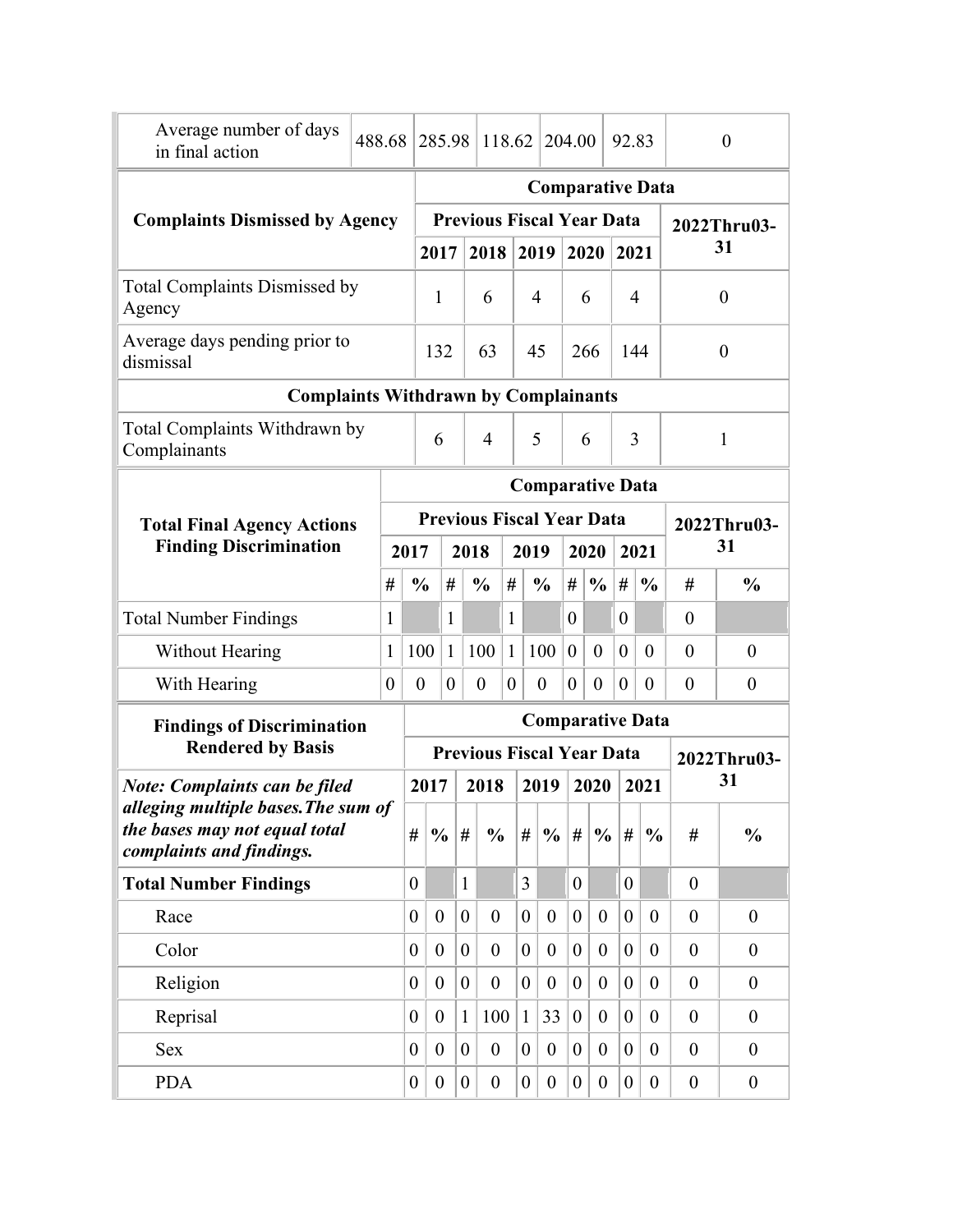| National Origin                 | $\overline{0}$   | $\overline{0}$   | $\boldsymbol{0}$ | $\overline{0}$   | $\boldsymbol{0}$ | $\overline{0}$   | $\boldsymbol{0}$ | $\theta$         | $\boldsymbol{0}$ | $\boldsymbol{0}$ | $\overline{0}$   | $\overline{0}$   |
|---------------------------------|------------------|------------------|------------------|------------------|------------------|------------------|------------------|------------------|------------------|------------------|------------------|------------------|
| <b>Equal Pay Act</b>            | $\boldsymbol{0}$ | $\theta$         | $\overline{0}$   | $\overline{0}$   | $\overline{0}$   | $\overline{0}$   | $\boldsymbol{0}$ | $\overline{0}$   | $\overline{0}$   | $\overline{0}$   | $\overline{0}$   | $\boldsymbol{0}$ |
| Age                             | $\overline{0}$   | $\theta$         | $\overline{0}$   | $\theta$         | $\boldsymbol{0}$ | $\theta$         | $\boldsymbol{0}$ | $\theta$         | $\overline{0}$   | $\theta$         | $\overline{0}$   | $\overline{0}$   |
| Disability                      | $\theta$         | $\theta$         | $\overline{0}$   | $\theta$         | $\overline{2}$   | 67               | $\boldsymbol{0}$ | $\overline{0}$   | $\overline{0}$   | $\theta$         | $\overline{0}$   | $\theta$         |
| Genetics                        | $\overline{0}$   | $\overline{0}$   | $\overline{0}$   | $\overline{0}$   | $\boldsymbol{0}$ | $\overline{0}$   | $\boldsymbol{0}$ | $\overline{0}$   | $\overline{0}$   | $\theta$         | $\overline{0}$   | $\theta$         |
| Non-EEO                         | $\boldsymbol{0}$ | $\boldsymbol{0}$ | $\boldsymbol{0}$ | $\boldsymbol{0}$ | $\boldsymbol{0}$ | $\overline{0}$   | $\boldsymbol{0}$ | $\boldsymbol{0}$ | $\boldsymbol{0}$ | $\boldsymbol{0}$ | $\boldsymbol{0}$ | $\boldsymbol{0}$ |
|                                 |                  |                  |                  |                  |                  |                  |                  |                  |                  |                  |                  |                  |
| <b>Findings After Hearing</b>   | $\boldsymbol{0}$ |                  | $\boldsymbol{0}$ |                  | $\boldsymbol{0}$ |                  | $\boldsymbol{0}$ |                  | $\boldsymbol{0}$ |                  | $\boldsymbol{0}$ |                  |
| Race                            | $\overline{0}$   | $\theta$         | $\overline{0}$   | $\mathbf{0}$     | $\overline{0}$   | $\overline{0}$   | $\boldsymbol{0}$ | $\mathbf{0}$     | $\overline{0}$   | $\overline{0}$   | $\overline{0}$   | $\theta$         |
| Color                           | $\overline{0}$   | $\overline{0}$   | $\overline{0}$   | $\overline{0}$   | $\overline{0}$   | $\theta$         | $\overline{0}$   | $\overline{0}$   | $\overline{0}$   | $\overline{0}$   | $\overline{0}$   | $\theta$         |
| Religion                        | $\overline{0}$   | $\theta$         | $\overline{0}$   | $\mathbf{0}$     | $\overline{0}$   | $\overline{0}$   | $\mathbf{0}$     | $\mathbf{0}$     | $\overline{0}$   | $\overline{0}$   | $\overline{0}$   | $\boldsymbol{0}$ |
| Reprisal                        | $\boldsymbol{0}$ | $\theta$         | $\overline{0}$   | $\overline{0}$   | $\boldsymbol{0}$ | $\overline{0}$   | $\boldsymbol{0}$ | $\overline{0}$   | $\overline{0}$   | $\boldsymbol{0}$ | $\overline{0}$   | $\overline{0}$   |
| <b>Sex</b>                      | $\theta$         | $\theta$         | $\overline{0}$   | $\mathbf{0}$     | $\overline{0}$   | $\theta$         | $\theta$         | $\theta$         | $\overline{0}$   | $\overline{0}$   | $\overline{0}$   | $\theta$         |
| <b>PDA</b>                      | $\boldsymbol{0}$ | $\theta$         | $\overline{0}$   | $\theta$         | $\boldsymbol{0}$ | $\overline{0}$   | $\boldsymbol{0}$ | $\overline{0}$   | $\overline{0}$   | $\boldsymbol{0}$ | $\overline{0}$   | $\theta$         |
| National Origin                 | $\boldsymbol{0}$ | $\overline{0}$   | $\overline{0}$   | $\theta$         | $\boldsymbol{0}$ | $\overline{0}$   | $\boldsymbol{0}$ | $\overline{0}$   | $\overline{0}$   | $\theta$         | $\overline{0}$   | $\boldsymbol{0}$ |
| <b>Equal Pay Act</b>            | $\boldsymbol{0}$ | $\overline{0}$   | $\overline{0}$   | $\theta$         | $\boldsymbol{0}$ | $\overline{0}$   | $\boldsymbol{0}$ | $\overline{0}$   | $\overline{0}$   | $\boldsymbol{0}$ | $\overline{0}$   | $\mathbf{0}$     |
| Age                             | $\overline{0}$   | $\overline{0}$   | $\overline{0}$   | $\overline{0}$   | $\overline{0}$   | $\theta$         | $\overline{0}$   | $\overline{0}$   | $\theta$         | $\theta$         | $\overline{0}$   | $\theta$         |
| Disability                      | $\overline{0}$   | $\overline{0}$   | $\overline{0}$   | $\mathbf{0}$     | $\boldsymbol{0}$ | $\overline{0}$   | $\boldsymbol{0}$ | $\overline{0}$   | $\overline{0}$   | $\boldsymbol{0}$ | $\overline{0}$   | $\mathbf{0}$     |
| Genetics                        | $\boldsymbol{0}$ | $\overline{0}$   | $\overline{0}$   | $\overline{0}$   | $\overline{0}$   | $\overline{0}$   | $\boldsymbol{0}$ | $\overline{0}$   | $\overline{0}$   | $\boldsymbol{0}$ | $\overline{0}$   | $\overline{0}$   |
| Non-EEO                         | $\boldsymbol{0}$ | $\boldsymbol{0}$ | $\boldsymbol{0}$ | $\boldsymbol{0}$ | $\boldsymbol{0}$ | $\boldsymbol{0}$ | $\boldsymbol{0}$ | $\boldsymbol{0}$ | $\boldsymbol{0}$ | $\boldsymbol{0}$ | $\boldsymbol{0}$ | $\boldsymbol{0}$ |
|                                 |                  |                  |                  |                  |                  |                  |                  |                  |                  |                  |                  |                  |
| <b>Findings Without Hearing</b> | $\boldsymbol{0}$ |                  | $\mathbf{1}$     |                  | $\overline{3}$   |                  | $\overline{0}$   |                  | $\overline{0}$   |                  | $\boldsymbol{0}$ |                  |
| Race                            | $\boldsymbol{0}$ | $\boldsymbol{0}$ | $\overline{0}$   | $\boldsymbol{0}$ | $\boldsymbol{0}$ | $\boldsymbol{0}$ | $\boldsymbol{0}$ | $\boldsymbol{0}$ | $\boldsymbol{0}$ | $\boldsymbol{0}$ | $\boldsymbol{0}$ | $\boldsymbol{0}$ |
| Color                           | $\boldsymbol{0}$ | $\boldsymbol{0}$ | $\overline{0}$   | $\boldsymbol{0}$ | $\boldsymbol{0}$ | $\boldsymbol{0}$ | $\boldsymbol{0}$ | $\boldsymbol{0}$ | $\overline{0}$   | $\boldsymbol{0}$ | $\boldsymbol{0}$ | $\boldsymbol{0}$ |
| Religion                        | $\boldsymbol{0}$ | $\boldsymbol{0}$ | $\overline{0}$   | $\boldsymbol{0}$ | $\boldsymbol{0}$ | $\boldsymbol{0}$ | $\overline{0}$   | $\boldsymbol{0}$ | $\overline{0}$   | $\boldsymbol{0}$ | $\boldsymbol{0}$ | $\boldsymbol{0}$ |
| Reprisal                        | $\boldsymbol{0}$ | $\boldsymbol{0}$ | $\mathbf{1}$     | 100              | $\mathbf{1}$     | 33               | $\mathbf{0}$     | $\boldsymbol{0}$ | $\boldsymbol{0}$ | $\boldsymbol{0}$ | $\boldsymbol{0}$ | $\boldsymbol{0}$ |
| Sex                             | $\boldsymbol{0}$ | $\boldsymbol{0}$ | $\overline{0}$   | $\boldsymbol{0}$ | $\boldsymbol{0}$ | $\boldsymbol{0}$ | $\boldsymbol{0}$ | $\boldsymbol{0}$ | $\boldsymbol{0}$ | $\boldsymbol{0}$ | $\boldsymbol{0}$ | $\boldsymbol{0}$ |
| <b>PDA</b>                      | $\boldsymbol{0}$ | $\boldsymbol{0}$ | $\overline{0}$   | $\boldsymbol{0}$ | $\boldsymbol{0}$ | $\boldsymbol{0}$ | $\boldsymbol{0}$ | $\boldsymbol{0}$ | $\boldsymbol{0}$ | $\boldsymbol{0}$ | $\boldsymbol{0}$ | $\boldsymbol{0}$ |
| National Origin                 | $\overline{0}$   | $\boldsymbol{0}$ | $\overline{0}$   | $\boldsymbol{0}$ | $\boldsymbol{0}$ | $\boldsymbol{0}$ | $\boldsymbol{0}$ | $\boldsymbol{0}$ | $\boldsymbol{0}$ | $\boldsymbol{0}$ | $\boldsymbol{0}$ | $\boldsymbol{0}$ |
| Equal Pay Act                   | $\boldsymbol{0}$ | $\boldsymbol{0}$ | $\overline{0}$   | $\boldsymbol{0}$ | $\boldsymbol{0}$ | $\boldsymbol{0}$ | $\boldsymbol{0}$ | $\boldsymbol{0}$ | $\overline{0}$   | $\boldsymbol{0}$ | $\boldsymbol{0}$ | $\boldsymbol{0}$ |
|                                 |                  |                  |                  |                  |                  |                  |                  |                  |                  |                  |                  |                  |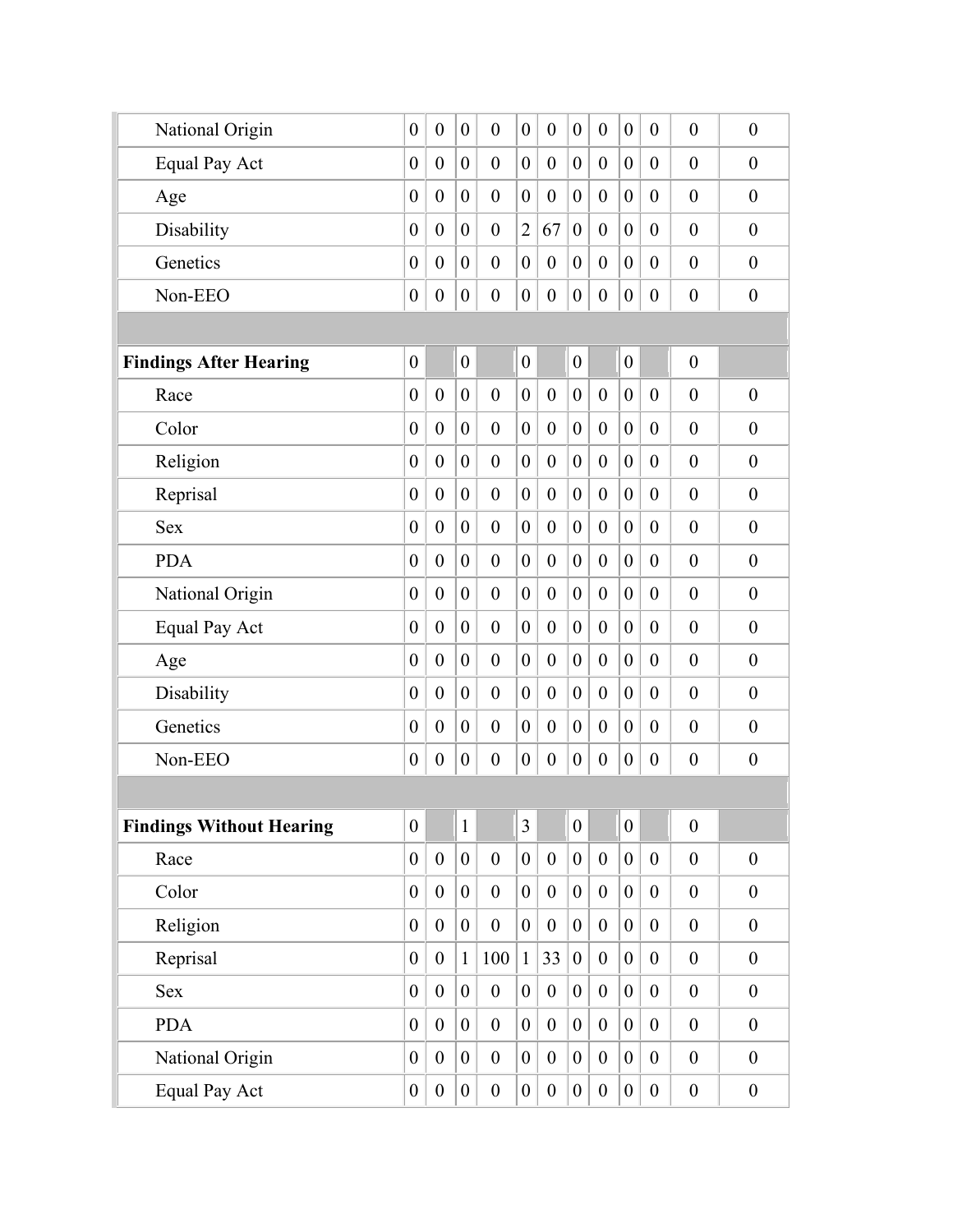| Age                                           | $\theta$                     | $\boldsymbol{0}$ | $\overline{0}$   | $\overline{0}$                   | $\boldsymbol{0}$ | $\theta$         | $\overline{0}$   | $\overline{0}$ | $\boldsymbol{0}$ | $\overline{0}$          | $\overline{0}$ | $\overline{0}$   |  |
|-----------------------------------------------|------------------------------|------------------|------------------|----------------------------------|------------------|------------------|------------------|----------------|------------------|-------------------------|----------------|------------------|--|
| Disability                                    | $\overline{0}$               | $\overline{0}$   | $\overline{0}$   | $\overline{0}$                   | $\overline{2}$   | 67               | $\overline{0}$   | $\overline{0}$ | $\overline{0}$   | $\theta$                | $\overline{0}$ | $\overline{0}$   |  |
| Genetics                                      | $\theta$                     | $\overline{0}$   | $\overline{0}$   | $\overline{0}$                   | $\boldsymbol{0}$ | $\theta$         | $\theta$         | $\overline{0}$ | $\overline{0}$   | $\theta$                | $\theta$       | $\theta$         |  |
| Non-EEO                                       | $\theta$                     | $\overline{0}$   | $\overline{0}$   | $\overline{0}$                   | $\theta$         | $\theta$         | $\theta$         | $\overline{0}$ | $\theta$         | $\theta$                | $\overline{0}$ | $\overline{0}$   |  |
|                                               |                              |                  |                  |                                  |                  |                  |                  |                |                  | <b>Comparative Data</b> |                |                  |  |
| <b>Findings of Discrimination</b>             |                              |                  |                  | <b>Previous Fiscal Year Data</b> |                  |                  |                  |                |                  |                         |                | 2022Thru03-      |  |
| <b>Rendered by Issue</b>                      | 2017<br>2018<br>2019<br>2020 |                  |                  |                                  |                  |                  |                  |                |                  | 2021                    | 31             |                  |  |
|                                               | #                            | $\frac{0}{0}$    | #                | $\frac{0}{0}$                    | #                | $\frac{0}{0}$    | #                | $\frac{0}{0}$  | #                | $\frac{0}{0}$           | #              | $\frac{0}{0}$    |  |
| <b>Total Number Findings</b>                  | $\boldsymbol{0}$             |                  | $\mathbf{1}$     |                                  | 3                |                  | $\overline{0}$   |                | $\boldsymbol{0}$ |                         | $\theta$       |                  |  |
| Appointment/Hire                              | $\boldsymbol{0}$             | $\overline{0}$   | $\boldsymbol{0}$ | $\overline{0}$                   | $\overline{0}$   | $\boldsymbol{0}$ | $\boldsymbol{0}$ | $\theta$       | $\boldsymbol{0}$ | $\theta$                | $\theta$       | $\boldsymbol{0}$ |  |
| <b>Assignment of Duties</b>                   | $\boldsymbol{0}$             | $\theta$         | $\theta$         | $\theta$                         | $\overline{0}$   | $\boldsymbol{0}$ | $\boldsymbol{0}$ | $\overline{0}$ | $\boldsymbol{0}$ | $\theta$                | $\theta$       | $\theta$         |  |
| Awards                                        | $\overline{0}$               | $\theta$         | $\theta$         | $\theta$                         | $\overline{0}$   | $\boldsymbol{0}$ | $\overline{0}$   | $\overline{0}$ | $\overline{0}$   | $\overline{0}$          | $\overline{0}$ | $\boldsymbol{0}$ |  |
| Conversion to Full Time/Perm<br><b>Status</b> | $\overline{0}$               | $\overline{0}$   | $\boldsymbol{0}$ | $\theta$                         | $\overline{0}$   | $\theta$         | $\overline{0}$   | $\theta$       | $\boldsymbol{0}$ | $\Omega$                | $\theta$       | $\overline{0}$   |  |
| Disciplinary Action                           |                              |                  |                  |                                  |                  |                  |                  |                |                  |                         |                |                  |  |
| Demotion                                      | $\overline{0}$               | $\theta$         | $\mathbf{1}$     | 100                              | $\overline{0}$   | $\boldsymbol{0}$ | $\mathbf{0}$     | $\overline{0}$ | $\overline{0}$   | $\theta$                | $\theta$       | $\overline{0}$   |  |
| Reprimand                                     | $\boldsymbol{0}$             | $\theta$         | $\theta$         | $\theta$                         | $\overline{0}$   | $\boldsymbol{0}$ | $\overline{0}$   | $\overline{0}$ | $\overline{0}$   | $\theta$                | $\theta$       | $\theta$         |  |
| Suspension                                    | $\overline{0}$               | $\theta$         | $\theta$         | $\theta$                         | $\overline{0}$   | $\boldsymbol{0}$ | $\overline{0}$   | $\overline{0}$ | $\overline{0}$   | $\overline{0}$          | $\overline{0}$ | $\theta$         |  |
| Removal                                       | $\overline{0}$               | $\theta$         | $\theta$         | $\overline{0}$                   | $\overline{0}$   | $\boldsymbol{0}$ | $\overline{0}$   | $\theta$       | $\overline{0}$   | $\theta$                | $\theta$       | $\theta$         |  |
| Letter of Warning                             | $\boldsymbol{0}$             | $\overline{0}$   | $\theta$         | $\overline{0}$                   | $\theta$         | $\boldsymbol{0}$ | $\overline{0}$   | $\theta$       | $\theta$         | $\theta$                | $\theta$       | $\theta$         |  |
| Duty Hours                                    | 0                            | $\theta$         | $\theta$         | $\overline{0}$                   | $\theta$         | $\boldsymbol{0}$ | $\theta$         | $\theta$       | $\theta$         | $\theta$                | $\theta$       | $\theta$         |  |
| Perf. Eval./ Appraisal                        | $\boldsymbol{0}$             | $\overline{0}$   | $\boldsymbol{0}$ | $\theta$                         | $\theta$         | $\theta$         | $\theta$         | $\overline{0}$ | $\boldsymbol{0}$ | $\theta$                | $\theta$       | $\boldsymbol{0}$ |  |
| Examination/Test                              | $\boldsymbol{0}$             | $\overline{0}$   | $\boldsymbol{0}$ | $\boldsymbol{0}$                 | $\boldsymbol{0}$ | $\boldsymbol{0}$ | $\mathbf{0}$     | $\theta$       | $\overline{0}$   | $\overline{0}$          | $\theta$       | $\boldsymbol{0}$ |  |
| Harassment                                    |                              |                  |                  |                                  |                  |                  |                  |                |                  |                         |                |                  |  |
| Non-Sexual                                    | $\overline{0}$               | $\overline{0}$   | $\boldsymbol{0}$ | $\overline{0}$                   | $\boldsymbol{0}$ | $\boldsymbol{0}$ | $\boldsymbol{0}$ | $\theta$       | $\overline{0}$   | $\theta$                | $\overline{0}$ | $\boldsymbol{0}$ |  |
| Sexual                                        | $\boldsymbol{0}$             | $\overline{0}$   | $\boldsymbol{0}$ | $\overline{0}$                   | $\mathbf{1}$     | 33               | $\overline{0}$   | $\theta$       | $\boldsymbol{0}$ | $\theta$                | $\overline{0}$ | $\overline{0}$   |  |
| <b>Medical Examination</b>                    | $\overline{0}$               | $\overline{0}$   | $\boldsymbol{0}$ | $\overline{0}$                   | $\overline{0}$   | $\boldsymbol{0}$ | $\theta$         | $\theta$       | $\boldsymbol{0}$ | $\theta$                | $\theta$       | $\boldsymbol{0}$ |  |
| Pay including overtime                        | $\boldsymbol{0}$             | $\overline{0}$   | $\overline{0}$   | $\overline{0}$                   | $\theta$         | $\overline{0}$   | $\theta$         | $\theta$       | $\theta$         | $\theta$                | $\overline{0}$ | $\theta$         |  |
| Promotion/Non-Selection                       | $\overline{0}$               | $\overline{0}$   | $\boldsymbol{0}$ | $\overline{0}$                   | $\boldsymbol{0}$ | $\overline{0}$   | $\boldsymbol{0}$ | $\overline{0}$ | $\overline{0}$   | $\overline{0}$          | $\theta$       | $\boldsymbol{0}$ |  |
| Reassignment                                  |                              |                  |                  |                                  |                  |                  |                  |                |                  |                         |                |                  |  |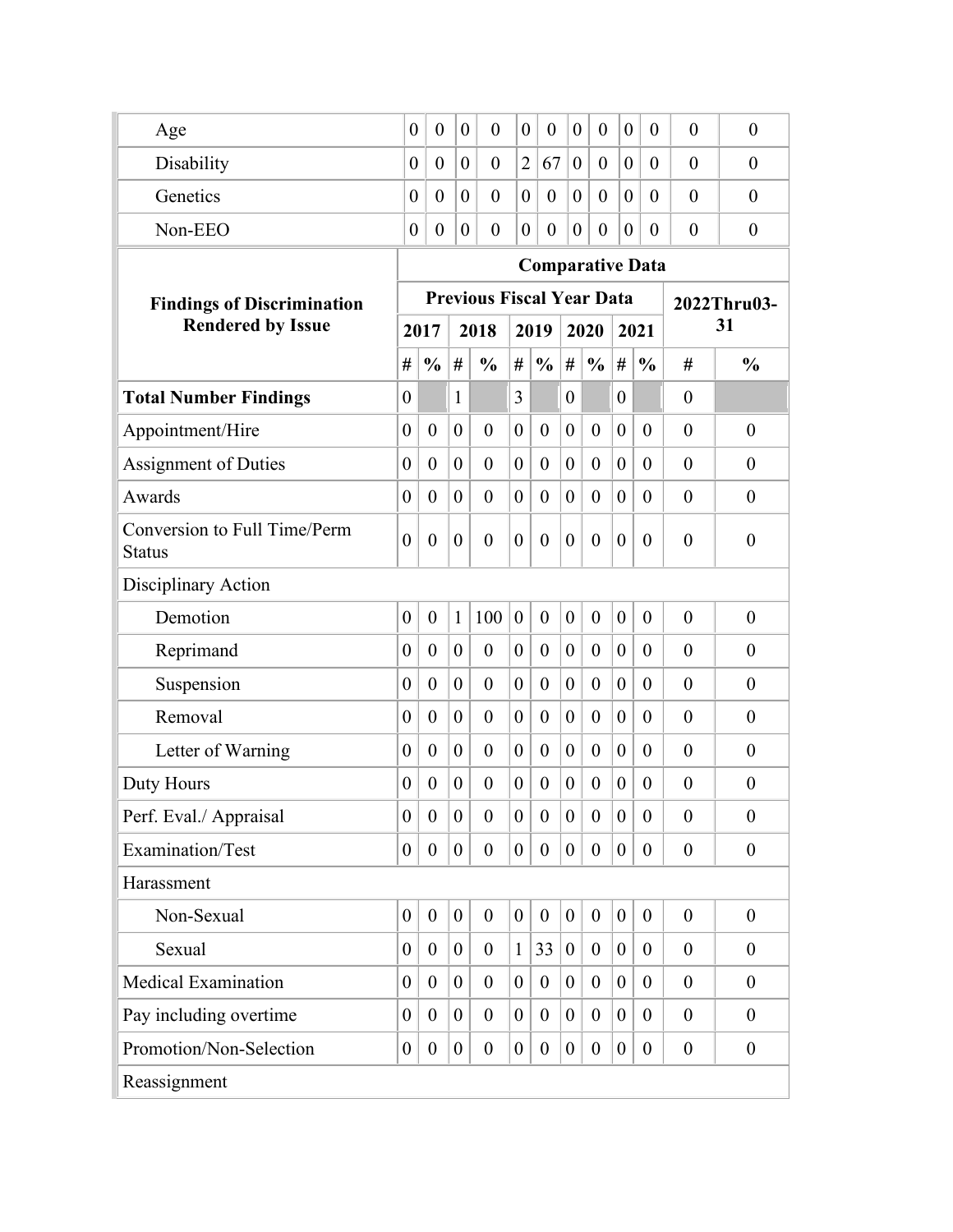| Denied                                        | $\boldsymbol{0}$ | $\boldsymbol{0}$ | $\theta$         | $\overline{0}$   | $\theta$         | $\boldsymbol{0}$ | $\boldsymbol{0}$ | $\theta$         | $\boldsymbol{0}$ | $\theta$         | $\overline{0}$   | $\boldsymbol{0}$ |
|-----------------------------------------------|------------------|------------------|------------------|------------------|------------------|------------------|------------------|------------------|------------------|------------------|------------------|------------------|
| Directed                                      | $\boldsymbol{0}$ | $\boldsymbol{0}$ | $\boldsymbol{0}$ | $\overline{0}$   | $\boldsymbol{0}$ | $\boldsymbol{0}$ | $\boldsymbol{0}$ | $\theta$         | $\overline{0}$   | $\theta$         | $\theta$         | $\theta$         |
| Reasonable Accommodation<br>Disability        | $\overline{0}$   | $\boldsymbol{0}$ | $\boldsymbol{0}$ | $\overline{0}$   | $\overline{2}$   | 67               | $\overline{0}$   | $\overline{0}$   | $\boldsymbol{0}$ | $\theta$         | $\theta$         | $\boldsymbol{0}$ |
| Reinstatement                                 | $\boldsymbol{0}$ | $\overline{0}$   | $\theta$         | $\theta$         | $\overline{0}$   | $\boldsymbol{0}$ | $\theta$         | $\overline{0}$   | $\theta$         | $\theta$         | $\overline{0}$   | $\boldsymbol{0}$ |
| Religious Accommodation                       | $\boldsymbol{0}$ | $\boldsymbol{0}$ | $\boldsymbol{0}$ | $\overline{0}$   | $\boldsymbol{0}$ | $\boldsymbol{0}$ | $\boldsymbol{0}$ | $\overline{0}$   | $\boldsymbol{0}$ | $\theta$         | $\theta$         | $\theta$         |
| Retirement                                    | $\boldsymbol{0}$ | $\overline{0}$   | $\theta$         | $\overline{0}$   | $\theta$         | $\boldsymbol{0}$ | $\boldsymbol{0}$ | $\theta$         | $\theta$         | $\theta$         | $\theta$         | $\boldsymbol{0}$ |
| Sex-Stereotyping                              | $\boldsymbol{0}$ | $\theta$         | $\boldsymbol{0}$ | $\overline{0}$   | $\overline{0}$   | $\boldsymbol{0}$ | $\boldsymbol{0}$ | $\theta$         | $\boldsymbol{0}$ | $\theta$         | $\theta$         | $\theta$         |
| Telework                                      | $\boldsymbol{0}$ | $\boldsymbol{0}$ | $\boldsymbol{0}$ | $\theta$         | $\boldsymbol{0}$ | $\boldsymbol{0}$ | $\boldsymbol{0}$ | $\theta$         | $\boldsymbol{0}$ | $\theta$         | $\theta$         | $\theta$         |
| Termination                                   | $\boldsymbol{0}$ | $\boldsymbol{0}$ | $\boldsymbol{0}$ | $\overline{0}$   | $\boldsymbol{0}$ | $\boldsymbol{0}$ | $\theta$         | $\theta$         | $\boldsymbol{0}$ | $\theta$         | $\overline{0}$   | $\overline{0}$   |
| Terms/Conditions of Employment                | $\boldsymbol{0}$ | $\overline{0}$   | $\overline{0}$   | $\theta$         | $\overline{0}$   | $\boldsymbol{0}$ | $\theta$         | $\overline{0}$   | $\overline{0}$   | $\theta$         | $\theta$         | $\theta$         |
| Time and Attendance                           | $\boldsymbol{0}$ | $\overline{0}$   | $\theta$         | $\theta$         | $\overline{0}$   | $\boldsymbol{0}$ | $\overline{0}$   | $\overline{0}$   | $\theta$         | $\theta$         | $\overline{0}$   | $\boldsymbol{0}$ |
| Training                                      | $\overline{0}$   | $\boldsymbol{0}$ | $\overline{0}$   | $\theta$         | $\overline{0}$   | $\overline{0}$   | $\theta$         | $\overline{0}$   | $\overline{0}$   | $\theta$         | $\theta$         | $\theta$         |
| Other - User Define                           |                  |                  |                  |                  |                  |                  |                  |                  |                  |                  |                  |                  |
| User Defined - Other 1                        | $\boldsymbol{0}$ | $\boldsymbol{0}$ | $\boldsymbol{0}$ | $\theta$         | $\boldsymbol{0}$ | $\boldsymbol{0}$ | $\boldsymbol{0}$ | $\boldsymbol{0}$ | $\boldsymbol{0}$ | $\overline{0}$   | $\theta$         | $\boldsymbol{0}$ |
| Other                                         | $\boldsymbol{0}$ | $\overline{0}$   | $\theta$         | $\theta$         | $\overline{0}$   | $\boldsymbol{0}$ | $\boldsymbol{0}$ | $\overline{0}$   | $\theta$         | $\theta$         | $\theta$         | $\boldsymbol{0}$ |
| User Defined - Other 3                        | $\boldsymbol{0}$ | $\boldsymbol{0}$ | $\boldsymbol{0}$ | $\overline{0}$   | $\boldsymbol{0}$ | $\boldsymbol{0}$ | $\boldsymbol{0}$ | $\overline{0}$   | $\boldsymbol{0}$ | $\theta$         | $\theta$         | $\theta$         |
| User Defined - Other 4                        | 0                | $\boldsymbol{0}$ | $\boldsymbol{0}$ | $\boldsymbol{0}$ | $\theta$         | $\boldsymbol{0}$ | $\theta$         | $\overline{0}$   | $\boldsymbol{0}$ | $\theta$         | $\theta$         | $\theta$         |
|                                               |                  |                  |                  |                  |                  |                  |                  |                  |                  |                  |                  |                  |
| <b>Findings After Hearing</b>                 | $\boldsymbol{0}$ |                  | $\boldsymbol{0}$ |                  | $\boldsymbol{0}$ |                  | $\boldsymbol{0}$ |                  | $\boldsymbol{0}$ |                  | $\boldsymbol{0}$ |                  |
| Appointment/Hire                              | $\boldsymbol{0}$ | $\boldsymbol{0}$ | $\boldsymbol{0}$ | $\overline{0}$   | $\overline{0}$   | $\boldsymbol{0}$ | $\theta$         | $\overline{0}$   | $\boldsymbol{0}$ | $\theta$         | $\overline{0}$   | $\boldsymbol{0}$ |
| <b>Assignment of Duties</b>                   | $\overline{0}$   | $\boldsymbol{0}$ | $\boldsymbol{0}$ | $\boldsymbol{0}$ | $\boldsymbol{0}$ | $\boldsymbol{0}$ | $\boldsymbol{0}$ | $\boldsymbol{0}$ | $\overline{0}$   | $\boldsymbol{0}$ | $\boldsymbol{0}$ | $\boldsymbol{0}$ |
| Awards                                        | $\overline{0}$   | $\mathbf{0}$     | $\overline{0}$   | $\mathbf{0}$     | $\overline{0}$   | $\mathbf{0}$     | $\overline{0}$   | $\mathbf{0}$     | $\overline{0}$   | $\mathbf{0}$     | $\boldsymbol{0}$ | $\boldsymbol{0}$ |
| Conversion to Full Time/Perm<br><b>Status</b> | $\boldsymbol{0}$ | $\boldsymbol{0}$ | $\boldsymbol{0}$ | $\boldsymbol{0}$ | $\boldsymbol{0}$ | $\boldsymbol{0}$ | $\boldsymbol{0}$ | $\overline{0}$   | $\boldsymbol{0}$ | $\theta$         | $\overline{0}$   | $\boldsymbol{0}$ |
| Disciplinary Action                           |                  |                  |                  |                  |                  |                  |                  |                  |                  |                  |                  |                  |
| Demotion                                      | $\overline{0}$   | $\boldsymbol{0}$ | $\boldsymbol{0}$ | $\boldsymbol{0}$ | $\overline{0}$   | $\mathbf{0}$     | $\boldsymbol{0}$ | $\mathbf{0}$     | $\boldsymbol{0}$ | $\mathbf{0}$     | $\theta$         | $\boldsymbol{0}$ |
| Reprimand                                     | $\overline{0}$   | $\overline{0}$   | $\overline{0}$   | $\overline{0}$   | $\overline{0}$   | $\overline{0}$   | $\overline{0}$   | $\overline{0}$   | $\overline{0}$   | $\theta$         | $\theta$         | $\overline{0}$   |
| Suspension                                    | $\overline{0}$   | $\overline{0}$   | $\overline{0}$   | $\overline{0}$   | $\overline{0}$   | $\mathbf{0}$     | $\theta$         | $\overline{0}$   | $\overline{0}$   | $\theta$         | $\mathbf{0}$     | $\boldsymbol{0}$ |
| Removal                                       | $\boldsymbol{0}$ | $\theta$         | $\overline{0}$   | $\overline{0}$   | $\overline{0}$   | $\boldsymbol{0}$ | $\overline{0}$   | $\theta$         | $\boldsymbol{0}$ | $\theta$         | $\overline{0}$   | $\overline{0}$   |
| Letter of Warning                             | $\boldsymbol{0}$ | $\boldsymbol{0}$ | $\overline{0}$   | $\boldsymbol{0}$ | $\overline{0}$   | $\overline{0}$   | $\boldsymbol{0}$ | $\boldsymbol{0}$ | $\overline{0}$   | $\theta$         | $\boldsymbol{0}$ | $\boldsymbol{0}$ |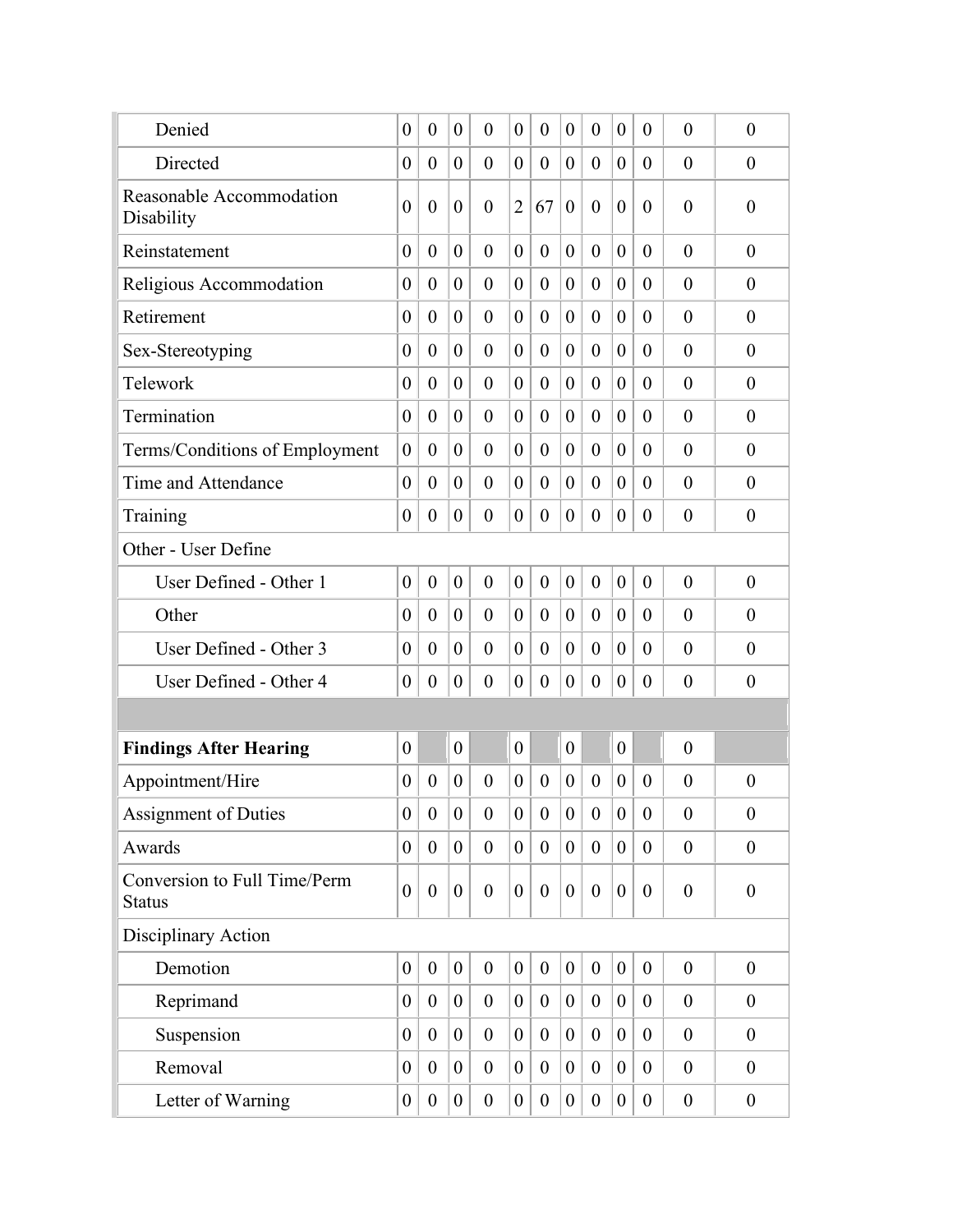| Duty Hours                             | $\overline{0}$   | $\overline{0}$   | $\boldsymbol{0}$ | $\theta$         | $\theta$         | $\boldsymbol{0}$ | $\boldsymbol{0}$ | $\overline{0}$   | $\theta$         | $\theta$         | $\overline{0}$   | $\theta$         |
|----------------------------------------|------------------|------------------|------------------|------------------|------------------|------------------|------------------|------------------|------------------|------------------|------------------|------------------|
| Perf. Eval./ Appraisal                 | $\boldsymbol{0}$ | $\theta$         | $\theta$         | $\theta$         | $\theta$         | $\boldsymbol{0}$ | $\theta$         | $\overline{0}$   | $\theta$         | $\theta$         | $\theta$         | $\theta$         |
| Examination/Test                       | $\boldsymbol{0}$ | $\boldsymbol{0}$ | $\boldsymbol{0}$ | $\overline{0}$   | $\theta$         | $\overline{0}$   | $\theta$         | $\overline{0}$   | $\boldsymbol{0}$ | $\theta$         | $\theta$         | $\theta$         |
| Harassment                             |                  |                  |                  |                  |                  |                  |                  |                  |                  |                  |                  |                  |
| Non-Sexual                             | $\boldsymbol{0}$ | $\boldsymbol{0}$ | $\boldsymbol{0}$ | $\overline{0}$   | $\overline{0}$   | $\boldsymbol{0}$ | $\overline{0}$   | $\overline{0}$   | $\boldsymbol{0}$ | $\overline{0}$   | $\overline{0}$   | $\theta$         |
| Sexual                                 | $\overline{0}$   | $\overline{0}$   | $\theta$         | $\overline{0}$   | $\overline{0}$   | $\overline{0}$   | $\overline{0}$   | $\overline{0}$   | $\theta$         | $\theta$         | $\overline{0}$   | $\theta$         |
| Medical Examination                    | $\overline{0}$   | $\theta$         | $\theta$         | $\theta$         | $\theta$         | $\theta$         | $\theta$         | $\theta$         | $\overline{0}$   | $\theta$         | $\theta$         | $\theta$         |
| Pay including overtime                 | $\overline{0}$   | $\theta$         | $\theta$         | $\overline{0}$   | $\overline{0}$   | $\overline{0}$   | $\overline{0}$   | $\overline{0}$   | $\theta$         | $\theta$         | $\theta$         | $\overline{0}$   |
| Promotion/Non-Selection                | $\boldsymbol{0}$ | $\theta$         | $\theta$         | $\overline{0}$   | $\theta$         | $\theta$         | $\overline{0}$   | $\overline{0}$   | $\overline{0}$   | $\theta$         | $\theta$         | $\theta$         |
| Reassignment                           |                  |                  |                  |                  |                  |                  |                  |                  |                  |                  |                  |                  |
| Denied                                 | $\boldsymbol{0}$ | $\overline{0}$   | $\boldsymbol{0}$ | $\overline{0}$   | $\mathbf{0}$     | $\boldsymbol{0}$ | $\boldsymbol{0}$ | $\overline{0}$   | $\boldsymbol{0}$ | $\overline{0}$   | $\theta$         | $\theta$         |
| Directed                               | $\boldsymbol{0}$ | $\theta$         | $\theta$         | $\theta$         | $\theta$         | $\theta$         | $\theta$         | $\overline{0}$   | $\theta$         | $\theta$         | $\theta$         | $\theta$         |
| Reasonable Accommodation<br>Disability | $\overline{0}$   | $\overline{0}$   | $\boldsymbol{0}$ | $\overline{0}$   | $\overline{0}$   | $\theta$         | $\overline{0}$   | $\theta$         | $\theta$         | $\theta$         | $\overline{0}$   | $\boldsymbol{0}$ |
| Reinstatement                          | $\boldsymbol{0}$ | $\overline{0}$   | $\overline{0}$   | $\overline{0}$   | $\theta$         | $\boldsymbol{0}$ | $\boldsymbol{0}$ | $\overline{0}$   | $\theta$         | $\theta$         | $\theta$         | $\theta$         |
| Religious Accommodation                | $\boldsymbol{0}$ | $\overline{0}$   | $\theta$         | $\theta$         | $\theta$         | $\boldsymbol{0}$ | $\theta$         | $\overline{0}$   | $\overline{0}$   | $\overline{0}$   | $\overline{0}$   | $\theta$         |
| Retirement                             | $\boldsymbol{0}$ | $\overline{0}$   | $\theta$         | $\overline{0}$   | $\theta$         | $\boldsymbol{0}$ | $\boldsymbol{0}$ | $\overline{0}$   | $\boldsymbol{0}$ | $\overline{0}$   | $\theta$         | $\theta$         |
| Sex-Stereotyping                       | $\boldsymbol{0}$ | $\overline{0}$   | $\theta$         | $\theta$         | $\theta$         | $\boldsymbol{0}$ | $\theta$         | $\overline{0}$   | $\overline{0}$   | $\theta$         | $\theta$         | $\theta$         |
| Telework                               | $\boldsymbol{0}$ | $\overline{0}$   | $\theta$         | $\overline{0}$   | $\theta$         | $\boldsymbol{0}$ | $\overline{0}$   | $\overline{0}$   | $\overline{0}$   | $\theta$         | $\theta$         | $\overline{0}$   |
| Termination                            | $\theta$         | $\overline{0}$   | $\boldsymbol{0}$ | $\theta$         | $\theta$         | $\boldsymbol{0}$ | $\theta$         | $\overline{0}$   | $\overline{0}$   | $\theta$         | $\overline{0}$   | $\theta$         |
| Terms/Conditions of Employment         | $\boldsymbol{0}$ | $\theta$         | $\boldsymbol{0}$ | $\theta$         | $\theta$         | $\boldsymbol{0}$ | $\theta$         | $\overline{0}$   | $\theta$         | $\theta$         | $\theta$         | $\boldsymbol{0}$ |
| Time and Attendance                    | $\boldsymbol{0}$ | $\overline{0}$   | $\overline{0}$   | $\overline{0}$   | $\theta$         | $\mathbf{0}$     | $\boldsymbol{0}$ | $\overline{0}$   | $\overline{0}$   | $\overline{0}$   | $\theta$         | $\boldsymbol{0}$ |
| Training                               | $\boldsymbol{0}$ | $\overline{0}$   | $\overline{0}$   | $\mathbf{0}$     | $\overline{0}$   | $\overline{0}$   | $\overline{0}$   | $\overline{0}$   | $\overline{0}$   | $\mathbf{0}$     | $\overline{0}$   | $\boldsymbol{0}$ |
| Other - User Define                    |                  |                  |                  |                  |                  |                  |                  |                  |                  |                  |                  |                  |
| User Defined - Other 1                 | $\boldsymbol{0}$ | $\boldsymbol{0}$ | $\overline{0}$   | $\boldsymbol{0}$ | $\boldsymbol{0}$ | $\boldsymbol{0}$ | $\boldsymbol{0}$ | $\boldsymbol{0}$ | $\boldsymbol{0}$ | $\boldsymbol{0}$ | $\overline{0}$   | $\boldsymbol{0}$ |
| Other                                  | $\boldsymbol{0}$ | $\overline{0}$   | $\mathbf{0}$     | $\boldsymbol{0}$ | $\boldsymbol{0}$ | $\overline{0}$   | $\boldsymbol{0}$ | $\overline{0}$   | $\overline{0}$   | $\theta$         | $\theta$         | $\boldsymbol{0}$ |
| User Defined - Other 3                 | $\boldsymbol{0}$ | $\theta$         | $\boldsymbol{0}$ | $\overline{0}$   | $\theta$         | $\overline{0}$   | $\boldsymbol{0}$ | $\theta$         | $\theta$         | $\theta$         | $\overline{0}$   | $\overline{0}$   |
| User Defined - Other 4                 | $\boldsymbol{0}$ | $\boldsymbol{0}$ | $\boldsymbol{0}$ | $\boldsymbol{0}$ | $\boldsymbol{0}$ | $\boldsymbol{0}$ | $\boldsymbol{0}$ | $\boldsymbol{0}$ | $\boldsymbol{0}$ | $\boldsymbol{0}$ | $\boldsymbol{0}$ | $\boldsymbol{0}$ |
|                                        |                  |                  |                  |                  |                  |                  |                  |                  |                  |                  |                  |                  |
| <b>Findings Without Hearing</b>        | $\boldsymbol{0}$ |                  | $\mathbf{1}$     |                  | 3                |                  | $\boldsymbol{0}$ |                  | $\boldsymbol{0}$ |                  | $\boldsymbol{0}$ |                  |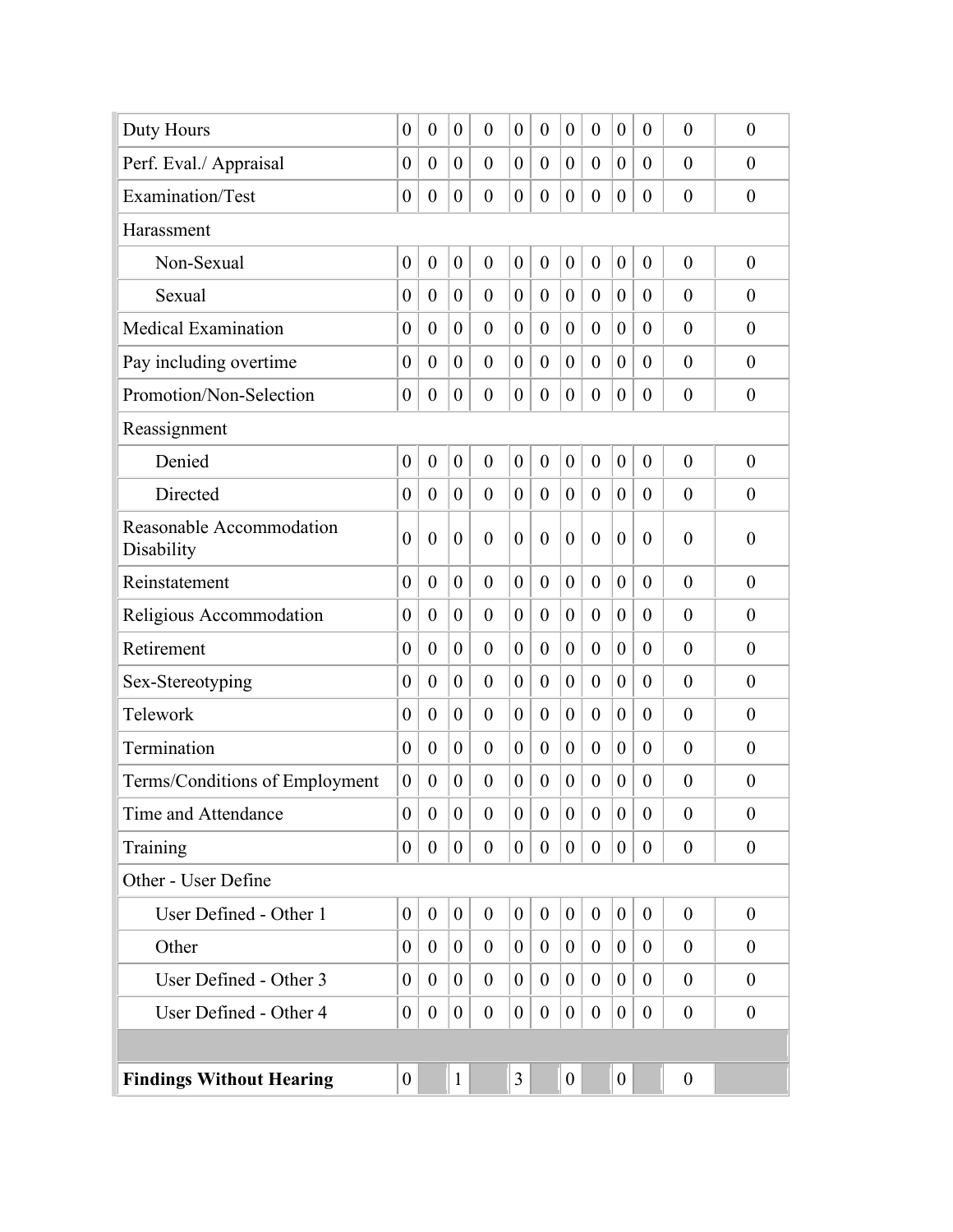| Appointment/Hire                              | $\boldsymbol{0}$ | $\overline{0}$   | $\boldsymbol{0}$ | $\overline{0}$   | $\theta$         | $\boldsymbol{0}$ | $\boldsymbol{0}$ | $\overline{0}$   | $\boldsymbol{0}$ | $\boldsymbol{0}$ | $\theta$         | $\boldsymbol{0}$ |
|-----------------------------------------------|------------------|------------------|------------------|------------------|------------------|------------------|------------------|------------------|------------------|------------------|------------------|------------------|
| <b>Assignment of Duties</b>                   | $\boldsymbol{0}$ | $\theta$         | $\boldsymbol{0}$ | $\overline{0}$   | $\theta$         | $\boldsymbol{0}$ | $\boldsymbol{0}$ | $\overline{0}$   | $\boldsymbol{0}$ | $\theta$         | $\theta$         | $\theta$         |
| Awards                                        | $\boldsymbol{0}$ | $\overline{0}$   | $\boldsymbol{0}$ | $\theta$         | $\theta$         | $\overline{0}$   | $\theta$         | $\theta$         | $\overline{0}$   | $\overline{0}$   | $\theta$         | $\theta$         |
| Conversion to Full Time/Perm<br><b>Status</b> | $\boldsymbol{0}$ | $\boldsymbol{0}$ | $\boldsymbol{0}$ | $\overline{0}$   | $\overline{0}$   | $\boldsymbol{0}$ | $\boldsymbol{0}$ | $\boldsymbol{0}$ | $\boldsymbol{0}$ | $\theta$         | $\overline{0}$   | $\boldsymbol{0}$ |
| Disciplinary Action                           |                  |                  |                  |                  |                  |                  |                  |                  |                  |                  |                  |                  |
| Demotion                                      | $\boldsymbol{0}$ | $\boldsymbol{0}$ | 1                | 100              | $\boldsymbol{0}$ | $\boldsymbol{0}$ | $\boldsymbol{0}$ | $\boldsymbol{0}$ | $\boldsymbol{0}$ | $\overline{0}$   | $\theta$         | $\boldsymbol{0}$ |
| Reprimand                                     | $\boldsymbol{0}$ | $\theta$         | $\boldsymbol{0}$ | $\boldsymbol{0}$ | $\boldsymbol{0}$ | $\boldsymbol{0}$ | $\boldsymbol{0}$ | $\theta$         | $\boldsymbol{0}$ | $\theta$         | $\theta$         | $\theta$         |
| Suspension                                    | $\boldsymbol{0}$ | $\theta$         | $\boldsymbol{0}$ | $\theta$         | $\theta$         | $\boldsymbol{0}$ | $\boldsymbol{0}$ | $\theta$         | $\boldsymbol{0}$ | $\overline{0}$   | $\theta$         | $\theta$         |
| Removal                                       | $\boldsymbol{0}$ | $\theta$         | $\boldsymbol{0}$ | $\theta$         | $\overline{0}$   | $\boldsymbol{0}$ | $\overline{0}$   | $\overline{0}$   | $\theta$         | $\theta$         | $\overline{0}$   | $\overline{0}$   |
| Letter of Warning                             | $\boldsymbol{0}$ | $\overline{0}$   | $\theta$         | $\overline{0}$   | $\overline{0}$   | $\overline{0}$   | $\overline{0}$   | $\overline{0}$   | $\overline{0}$   | $\overline{0}$   | $\theta$         | $\theta$         |
| Duty Hours                                    | $\boldsymbol{0}$ | $\theta$         | $\theta$         | $\theta$         | $\overline{0}$   | $\boldsymbol{0}$ | $\overline{0}$   | $\theta$         | $\overline{0}$   | $\theta$         | $\theta$         | $\boldsymbol{0}$ |
| Perf. Eval./ Appraisal                        | $\boldsymbol{0}$ | $\theta$         | $\theta$         | $\theta$         | $\overline{0}$   | $\overline{0}$   | $\overline{0}$   | $\theta$         | $\theta$         | $\theta$         | $\theta$         | $\theta$         |
| Examination/Test                              | $\boldsymbol{0}$ | $\theta$         | $\theta$         | $\theta$         | $\overline{0}$   | $\overline{0}$   | $\overline{0}$   | $\overline{0}$   | $\theta$         | $\theta$         | $\overline{0}$   | $\boldsymbol{0}$ |
| Harassment                                    |                  |                  |                  |                  |                  |                  |                  |                  |                  |                  |                  |                  |
| Non-Sexual                                    | $\boldsymbol{0}$ | $\boldsymbol{0}$ | $\boldsymbol{0}$ | $\theta$         | $\overline{0}$   | $\boldsymbol{0}$ | $\boldsymbol{0}$ | $\overline{0}$   | $\boldsymbol{0}$ | $\boldsymbol{0}$ | $\theta$         | $\boldsymbol{0}$ |
| Sexual                                        | $\boldsymbol{0}$ | $\theta$         | $\boldsymbol{0}$ | $\overline{0}$   | $\mathbf{1}$     | 33               | $\boldsymbol{0}$ | $\theta$         | $\boldsymbol{0}$ | $\theta$         | $\theta$         | $\theta$         |
| <b>Medical Examination</b>                    | $\boldsymbol{0}$ | $\theta$         | $\boldsymbol{0}$ | $\overline{0}$   | $\theta$         | $\boldsymbol{0}$ | $\boldsymbol{0}$ | $\theta$         | $\boldsymbol{0}$ | $\overline{0}$   | $\theta$         | $\theta$         |
| Pay including overtime                        | $\boldsymbol{0}$ | $\overline{0}$   | $\boldsymbol{0}$ | $\theta$         | $\theta$         | $\boldsymbol{0}$ | $\overline{0}$   | $\overline{0}$   | $\theta$         | $\overline{0}$   | $\theta$         | $\overline{0}$   |
| Promotion/Non-Selection                       | $\boldsymbol{0}$ | $\theta$         | $\boldsymbol{0}$ | $\overline{0}$   | $\theta$         | $\boldsymbol{0}$ | $\boldsymbol{0}$ | $\theta$         | $\boldsymbol{0}$ | $\overline{0}$   | $\overline{0}$   | $\boldsymbol{0}$ |
| Reassignment                                  |                  |                  |                  |                  |                  |                  |                  |                  |                  |                  |                  |                  |
| Denied                                        | 0                | $\boldsymbol{0}$ | $\boldsymbol{0}$ | $\mathbf{0}$     | $\boldsymbol{0}$ | $\boldsymbol{0}$ | $\overline{0}$   | $\overline{0}$   | $\overline{0}$   | $\boldsymbol{0}$ | $\theta$         | $\boldsymbol{0}$ |
| Directed                                      | $\overline{0}$   | $\overline{0}$   | $\overline{0}$   | $\overline{0}$   | $\overline{0}$   | $\overline{0}$   | $\overline{0}$   | $\overline{0}$   | $\overline{0}$   | $\overline{0}$   | $\mathbf{0}$     | $\boldsymbol{0}$ |
| Reasonable Accommodation<br>Disability        | $\overline{0}$   | $\overline{0}$   | $\boldsymbol{0}$ | $\theta$         | $\overline{2}$   | 67               | $\boldsymbol{0}$ | $\overline{0}$   | $\boldsymbol{0}$ | $\theta$         | $\theta$         | $\boldsymbol{0}$ |
| Reinstatement                                 | $\overline{0}$   | $\overline{0}$   | $\theta$         | $\overline{0}$   | $\theta$         | $\theta$         | $\overline{0}$   | $\theta$         | $\theta$         | $\overline{0}$   | $\overline{0}$   | $\overline{0}$   |
| Religious Accommodation                       | $\overline{0}$   | $\overline{0}$   | $\boldsymbol{0}$ | $\overline{0}$   | $\overline{0}$   | $\boldsymbol{0}$ | $\theta$         | $\overline{0}$   | $\overline{0}$   | $\overline{0}$   | $\boldsymbol{0}$ | $\boldsymbol{0}$ |
| Retirement                                    | $\overline{0}$   | $\overline{0}$   | $\boldsymbol{0}$ | $\overline{0}$   | $\theta$         | $\theta$         | $\theta$         | $\overline{0}$   | $\theta$         | $\overline{0}$   | $\theta$         | $\overline{0}$   |
| Sex-Stereotyping                              | $\boldsymbol{0}$ | $\overline{0}$   | $\overline{0}$   | $\overline{0}$   | $\overline{0}$   | $\theta$         | $\theta$         | $\theta$         | $\overline{0}$   | $\overline{0}$   | $\mathbf{0}$     | $\boldsymbol{0}$ |
| Telework                                      | $\boldsymbol{0}$ | $\overline{0}$   | $\overline{0}$   | $\overline{0}$   | $\overline{0}$   | $\boldsymbol{0}$ | $\boldsymbol{0}$ | $\theta$         | $\theta$         | $\overline{0}$   | $\theta$         | $\overline{0}$   |
| Termination                                   | $\boldsymbol{0}$ | $\boldsymbol{0}$ | $\boldsymbol{0}$ | $\boldsymbol{0}$ | $\overline{0}$   | $\boldsymbol{0}$ | $\boldsymbol{0}$ | $\boldsymbol{0}$ | $\boldsymbol{0}$ | $\boldsymbol{0}$ | $\boldsymbol{0}$ | $\boldsymbol{0}$ |